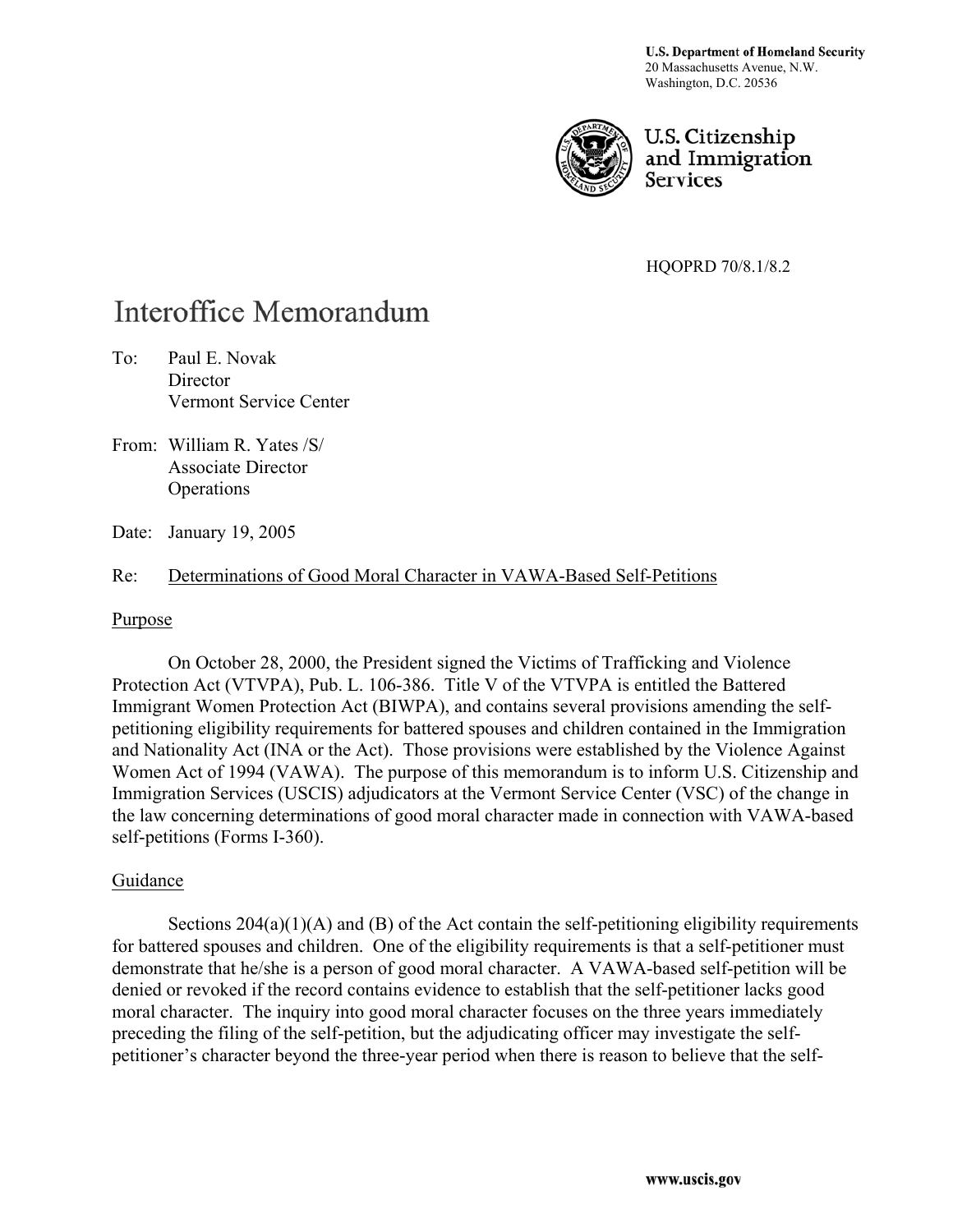Determinations of Good Moral Character in VAWA-Based Self-Petitions HQOPRD 70/8.1/8.2 Page 2

petitioner may not have been a person of good moral character during that time.<sup>1</sup> A self-petitioner's claim of good moral character will be evaluated on a case-by-case basis taking into account the provisions of section 101(f) of the Act and the standards of the average citizen in the community.<sup>[2](#page-1-1)</sup> Prior to the enactment of the BIWPA, a finding of good moral character could not be made in a battered spouse or child case filed under the VAWA immigration provisions if the self-petitioner committed an act or had a conviction that was included in section 101(f) of the Act. Section 1503(d) of the BIWPA has amended section 204(a)(1) of the Act to make an exception for battered spouses and children in certain circumstances.

## *Step 1: Determine whether the alien is subject to section 101(f) of the Act.*

 Section 101(f) of the Act describes the classes of aliens who are statutorily ineligible to be considered persons of good moral character. If the VAWA self-petitioner has committed an act or has a conviction that places him or her into one of the classes contained in section 101(f) of the Act, the adjudicator is barred from making a finding of good moral character unless the self-petitioner demonstrates that the amendments made to section  $204(a)(1)$  of the Act apply to him or her.

Section  $204(a)(1)(C)$  of the Act as amended provides USCIS with the discretion to make a finding of good moral character despite an act or conviction that would be a disqualifying act or conviction under INA§ 101(f) or that would otherwise adversely reflect upon a self-petitioner's moral character. A finding of good moral character may be made if: 1) the act or conviction is waivable for purposes of determining inadmissibility or deportability under INA § 212(a) or § 237(a); and 2) the act or conviction was connected to the alien's having been battered or subjected to extreme cruelty. This change applies to all self-petitioners, including those who file under INA §  $204(a)(1)(A)(v)$  or §  $204(a)(1)(B)(iv)$  as self-petitioners living abroad, despite the fact that these situations are not specifically referenced in INA  $\S 204(a)(1)(C)^3$  $\S 204(a)(1)(C)^3$ 

# *Step 2: Determine whether a waiver would be available.*

If the adjudicator determines that the self-petitioner has committed an act or has a conviction that renders the self-petitioner inadmissible under section 212(a) of the Act or deportable under section 237(a) of the Act, and that would bar a finding of good moral character, he/she should next determine whether a waiver would be available for the act or conviction. The evidence submitted by the self-petitioner must address whether a waiver would be available for the act or conviction at issue (this includes the waivers created by the BIWPA found at sections 212(h)(1), 212(i)(1),

l

<span id="page-1-0"></span><sup>&</sup>lt;sup>1</sup> Preamble to Interim Regulations, 61 Fed. Reg. 13065, 13066 (Mar. 26, 1996).

<span id="page-1-1"></span><sup>&</sup>lt;sup>2</sup> 8 CFR § 204.2(c)(1)(vii). <u>See also</u>, 8 CFR § 316.10(a)(2).<br><sup>3</sup> This determination is based on the feet that sections 204(a)(

<span id="page-1-2"></span><sup>&</sup>lt;sup>3</sup> This determination is based on the fact that sections  $204(a)(1)(A)(v)$  and  $204(a)(1)(B)(iv)$  of the Act state that the claimant must be "eligible to file a petition" under section  $204(a)(1)(A)(iii)$  or (iv) of the Act or section  $204(a)(1)(B)(ii)$ or (iii) of the Act, respectively, and that section 204(a)(1)(C) does not specifically preclude a waiver under this provision.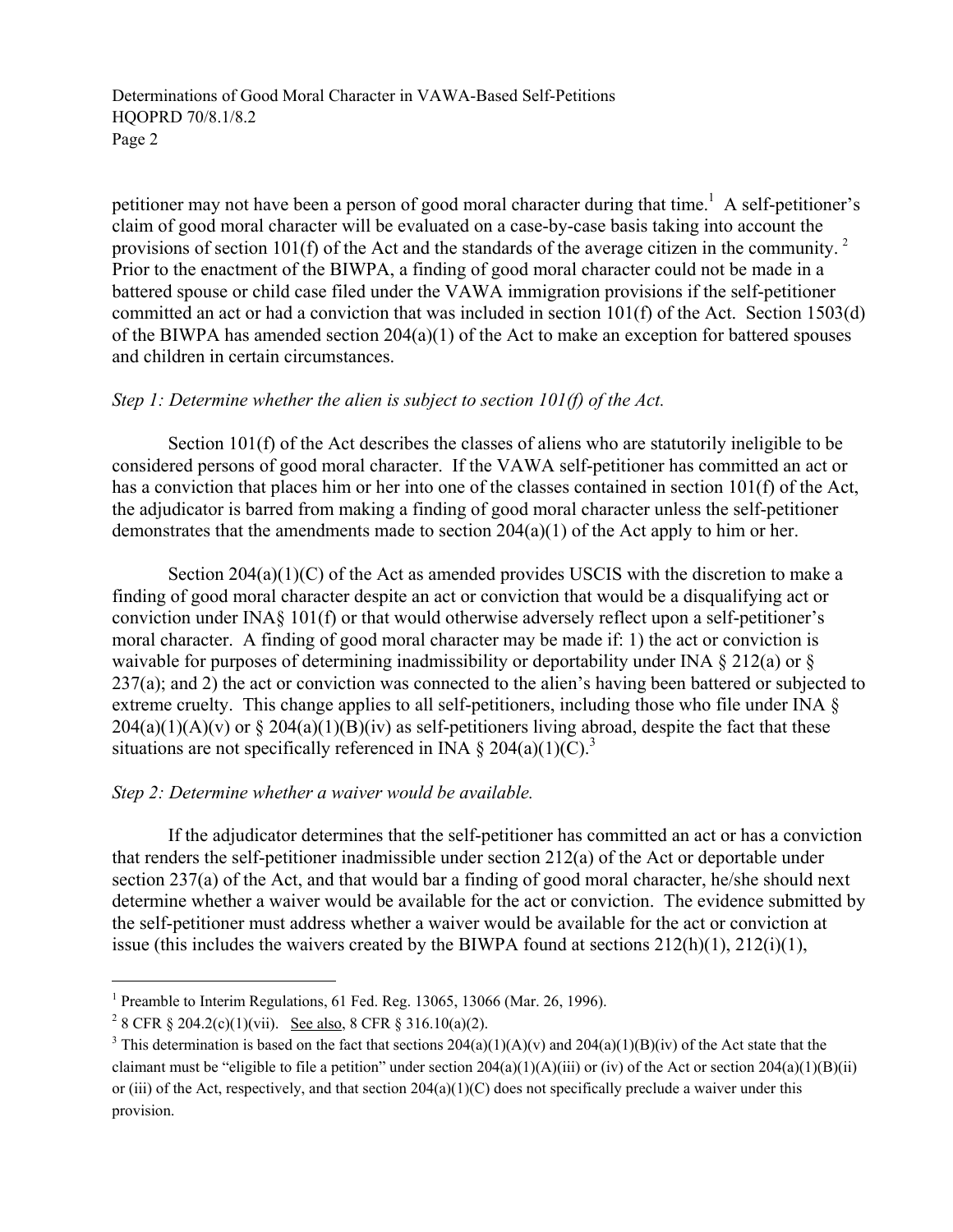Determinations of Good Moral Character in VAWA-Based Self-Petitions HQOPRD 70/8.1/8.2 Page 3

 $237(a)(7)$ , and  $237(a)(1)(H)$  of the Act). It is important to note that the adjudicator does not have to find that a waiver would be granted, only that one would be available for filing at the time the adjustment of status application (or visa application) is filed.

In situations where an adjudicator questions whether a waiver would be available because the act or conviction involves a violent or dangerous crime, he/she should consult 8 CFR 212.7(d). That provision discusses the circumstances in which a waiver of a violent or dangerous crime may be available. If the adjudicator determines that an act or conviction constitutes an aggravated felony as defined in section 101(a)(43) of the Act, he/she should refer the case for issuance of a notice to appear (NTA) in accordance with the guidelines set out in the Service Center NTA SOP.

Attached to this memorandum as Attachment 1, is a chart indicating which bars to establishing good moral character contained in section 101(f) of the Act are for acts or convictions that may be waived and which are not. This chart is intended to serve as a quick point of reference for adjudicators. Also attached, as Attachment 2, is a quick reference guide for authorities affecting false testimony determinations under section 101(f)(6) of the Act. If the adjudicator is not certain whether a particular act or conviction may be waived, the adjudicator and his/her supervisor should seek legal guidance from the VSC Counsel prior to making a final determination.

## *Step 3: Determine whether the act or conviction is "connected" to the battering or extreme cruelty.*

 If the adjudicator determines that a waiver would be available for the act or conviction at issue, he/she should next determine whether the act or conviction is "connected" to the battering or extreme cruelty. In order for an act or conviction to be considered sufficiently "connected" to the battering or extreme cruelty, the evidence must establish that the battering or extreme cruelty experienced by the self-petitioner compelled or coerced him/her to commit the act or crime for which he/she was convicted. In other words, the evidence should establish that the self-petitioner would not have committed the act or crime in the absence of the battering or extreme cruelty. To meet this evidentiary standard, the evidence submitted must demonstrate:

- The circumstances surrounding the act or conviction, including the relationship of the abuser to, and his/her role in, the act or conviction committed by the self-petitioner; and
- The requisite causal relationship between the act or conviction and the battering or extreme cruelty.

In order for a connection to be found, the battering or extreme cruelty must have been perpetrated by the self-petitioner's qualifying USC or LPR spouse, intended spouse, former spouse, or parent. However, self-petitioners are not required to establish that the act or conviction that would bar a finding of good moral character occurred during the marriage to the self-petitioner's qualifying USC or LPR spouse. If the self-petitioner establishes that there was battering or extreme